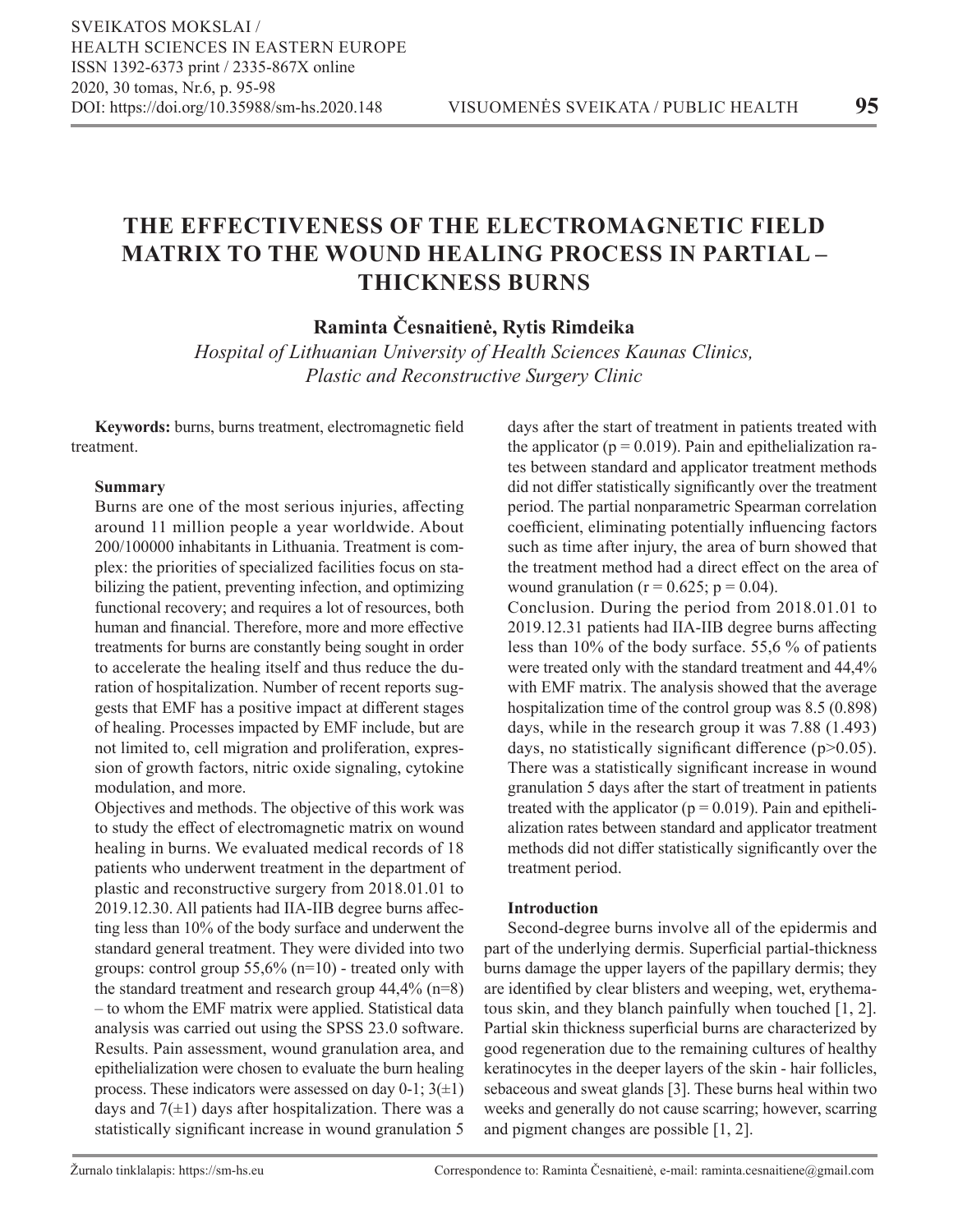It is advisable to use antimicrobial ointments for wound care before epithelialization. The most common drug in practice is silver sulfadiazine cream. The drug protects the burn wound from drying out and infection. The cream is applied generously on the burns, sterile gauze bandages are applied on top. Considered daily. Modern bandages can be used: hydrocolloid, hydrofiber bandages, polyurethane bandages with a silicone membrane. Such bandages maintain an optimal environment for wound healing, effectively absorb exudate, change less frequently than the usual bandage, every 3-5 days, do not damage the newly recovered epidermis during the change. When partial skin thickness superficial burns heal, skin care products that moisturize and nourish the skin surface are recommended [4].

In the case of deep burns of part of the skin thickness, a clinically visible necrosis peel that gives the wound surface a bright red or gray matte color. The burn surface tends to bleed less compared to the superficial burn of part of the skin thickness. The sensory nerve endings are partially destroyed, so the pain when touching such a burn is also less. Microscopically, the entire teat and retinal part of the dermis is covered by coagulation necrosis. Keratinocytes in the hair follicles and sweat glands remain intact only in the deep layers of the dermis. These cells, and thus the keratinocytes at the edges of the wound, become spontaneous sources of epithelialization, which under favorable conditions IIB° burns heal spontaneously within 3–4 weeks. Changes in skin pigmentation and hypertrophic scarring may occur in the area of burns [3, 5].

If deep burns of part of the skin thickness cover <10% of the total body surface area (TBSA ), the authors recommend the removal of damaged tissues by mechanical dermabrasion and conservative treatment with hydrocolloid dressings. The area of the lesion in this case is small, there is no residual large amount of necrosis in the body, there is no systemic toxicity. In the right environment, supported by hydrocolloid bandages, rapid epithelialization of burns from the edges of the wound takes place and the deeper layers of the skin are not damaged. If the burn area is 10 to 20 percent of the TBSA, the choice of treatment tactics depends on the depth of the burn. Where there are mixed superficial and deep burns of part of the skin thickness, mechanical dermabrasion and bandage treatment or bandage treatment only are appropriate. If the epithelialization process is insufficient during treatment, necrectomy and transplantation of part of the skin graft is appropriate. If the burn area is  $> 20\%$  of the TBSA, the author recommends necrectomy and autodermoplasty for all deep burns of part of the skin thickness, because in such conditions the ability of tissues to regenerate is reduced. In such a situation, wound necrosis can lead to serious

complications, the body is not able to perform autolysis well enough, burn healing is prolonged, complicated by hypertrophic scarring and contractures [6].

Treatment of patients with burns is associated with high expenses and long hospitalization. In this regard the usage of the local treatment physical products for the cure of the thermal wound is in great interest.

The strategies of regenerative medicine based on small molecules, biomimetic scaffolds, gene or cell therapy, and electromagnetic field manipulation represent some of the modern therapeutic alternatives for wound healing. [7]. Ability of electromagnetic fields (EMF) to stimulate cell proliferation and differentiation has attracted the attention of many laboratories specialized in regenerative medicine over the past number of decades. Recent studies have shed light on bio‐effects induced by the EMF and how they might be harnessed to help control tissue regeneration and wound healing. Number of recent reports suggests that EMF has a positive impact at different stages of healing. Processes impacted by EMF include, but are not limited to, cell migration and proliferation, expression of growth factors, nitric oxide signaling, cytokine modulation, and more [8].

The EMF represent a form of non-ionizing, low-energy, electromagnetic field radiation capable of inducing physiological effects. [9]. Although the mechanism interaction remains obscure to the end [10, 11], therapy with EMFs has been used for quite a long time in several medical therapeutic protocols, and the efficacy of low intensity EMFs has been demonstrated in several clinical applications. Repair stimulation is one of the stronger and better documented biological effects of EMFs [9]. Some cases reported, EMF treatment stimulated early formation of connective tissue and a vascular network, early collagen synthesis and better maturation, all leading to complete re-epithelialization faster [12 - 14].

We decided to evaluate the effectiveness of the external electromagnetic field due matrix to the wound healing process in partial skin thickness (IIA and IIB degree) burns.

**Aim:** to evaluate the effectiveness of the external electromagnetic field due matrix to the wound healing process in partial skin thickness (IIA and IIB degree) burns.

## **Patients and methods**

The study was carried out retrospectively in the hospital of Lithuanian University of Health Sciences. We evaluated medical records of 18 patients who underwent treatment in the department of plastic and reconstructive surgery from 2018.01.01 to 2019.12.30. All patients had IIA-IIB degree burns affecting less than 10% of the body surface and underwent the standard general treatment. They were divided into two groups: control group  $55,6\%$  (n=10) - treated only with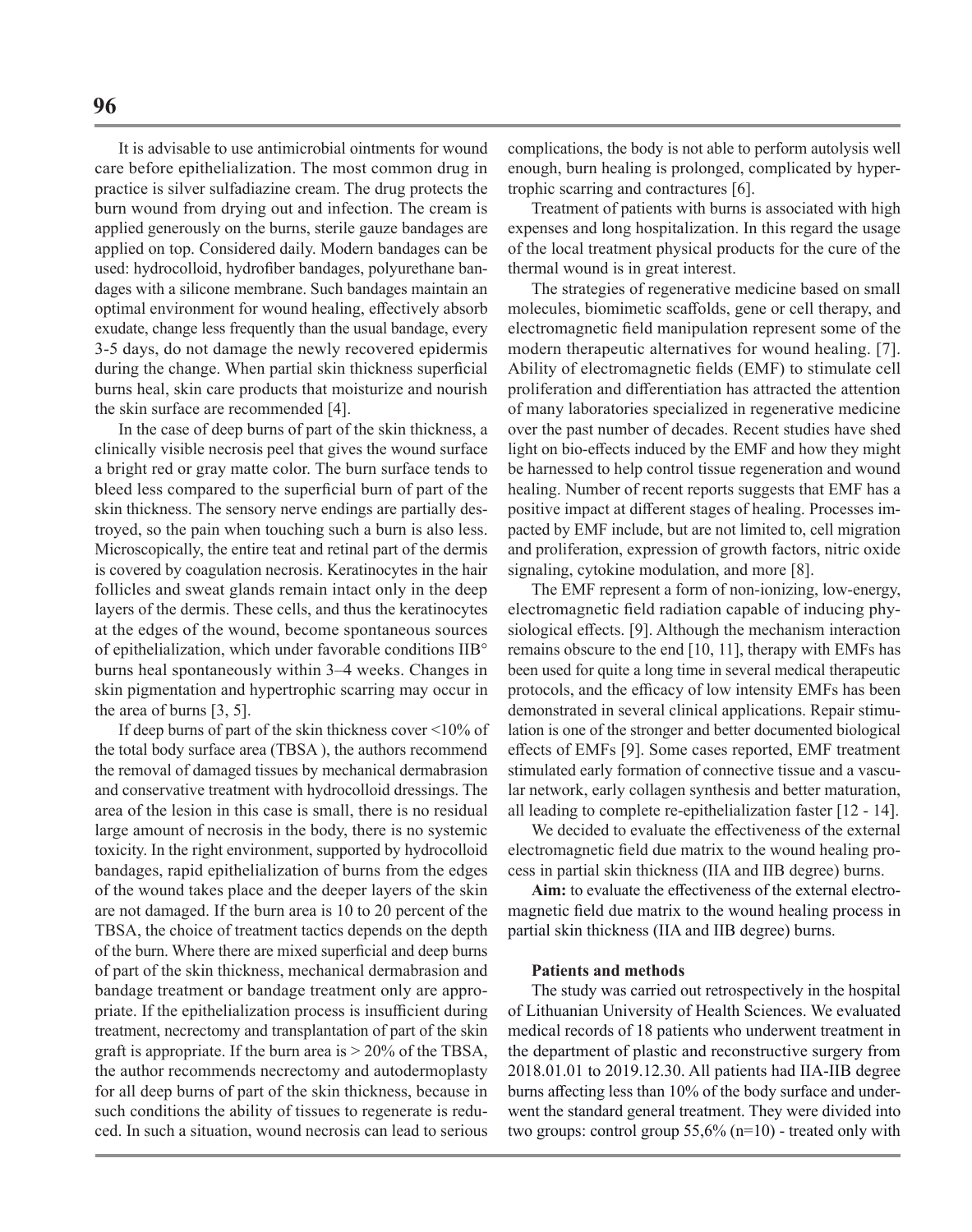the standard treatment and research group  $44,4\%$  (n=8) – to whom the EMF matrix were applied. Every three days all patients underwent standard wound dressing and for research group EMF matrix were applied on the wound dressing. Each time wound inflammation signs (heat, pain, erythema, swelling), exudation, presence of fibrin, granulations and epithelialization process were evaluated. IBM SPSS Statistics 23 was used for statistical analysis. Statistical analysis of nonparametric criteria was used to assess the relationship between treatment methods and wound healing rates. We used the Mann-Whitney criterion for independent samples, and a partial nonparametric (Spearman) correlation coefficient to assess the possible influence of other factors. Due to the limited sample, the Propensity score matching method was not used. The difference in results was considered significant when the criterion of statistical significance was p  $\leq 0.05$ , test power OP $> 0.8$ 

## **Results**

The analysis showed that the average hospitalization time of the control group was 8.5 (0.898) days, while in the research group it was 7.88 (1.493) days, no statistically significant difference ( $p$  $>$ 0.05). Pain assessment, wound granulation area, and epithelialization were chosen to evaluate

| <b>Table 1.</b> Change in burn healing rates over 7 days of treatment |  |
|-----------------------------------------------------------------------|--|
| using standard and EMF matrix treatment methods.                      |  |

| <b>Burn healing</b><br>indicators   | <b>Standard</b><br>treatment | <b>EMF</b><br>matrix | Mann-<br>Whitney U;<br>р |  |
|-------------------------------------|------------------------------|----------------------|--------------------------|--|
| $0 + 1$ day after hospitalization   |                              |                      |                          |  |
| Pain $(v\pm SD)$                    | $6,90 \pm 1,595$             | $6,29\pm1,704$       | 27,5; ,445               |  |
| Granulation (v±SD)                  | $1,90\pm0,876$               | $2,14\pm1,215$       | 31,5; ,718               |  |
| Epithelialization<br>$(v\pm SD)$    | $1,40 \pm 1,075$             | $1,14\pm1,345$       | 30,5; 0.648              |  |
| $3 \pm 1$ day after hospitalization |                              |                      |                          |  |
| Pain $(v\pm SD)$                    | $5,60 \pm 1,578$             | $5,29\pm1,704$       | 31,5; ,724               |  |
| Granulation (v±SD)                  | $2,50\pm0,850$               | 3,29±0,951           | $19,0;$ , 101            |  |
| Epithelialization<br>$(v\pm SD)$    | $2,20\pm1,398$               | $1,71 \pm 1,704$     | 29,5; ,582               |  |
| $5 \pm 1$ day after hospitalization |                              |                      |                          |  |
| Pain $(v\pm SD)$                    | $4,50\pm2,138$               | $3,67 \pm 1,633$     | 18,5; ,469               |  |
| Granulation (v±SD)                  | $2,88 \pm 0,835$             | $4,17\pm0,753$       | 6,5; .019                |  |
| Epithelialization<br>$(v\pm SD)$    | $2,88 \pm 0,835$             | 3,00±0,894           | 22,0; ,784               |  |
| $7 \pm 1$ day after hospitalization |                              |                      |                          |  |
| Pain $(v\pm SD)$                    | $2,71\pm2,059$               | $2,80\pm2,168$       | 17,5; 1,000              |  |
| Granulation ( $v\pm SD$ )           | $2,57\pm1,512$               | $1,80\pm1,789$       | 13,0; ,445               |  |
| Epithelialization<br>$(v\pm SD)$    | $3,71 \pm 1,113$             | $3,60 \pm 1,140$     | 16,5; 0.867              |  |

the burn healing process. These indicators were assessed on day  $0 - 1$ ;  $3 \pm 1$  days and  $7 \pm 1$  days after hospitalization (Table 1).

There was a statistically significant increase in wound granulation 5 days after the start of treatment in patients treated with the applicator ( $p = 0.019$ ). Pain and epithelialization rates between standard and applicator treatment methods did not differ statistically significantly over the treatment period.

The partial nonparametric Spearman correlation coefficient, eliminating potentially influencing factors such as time after injury, the area of burn showed that the treatment method had a direct effect on the area of wound granulation  $(r = 0.625; p = 0.04)$ .

#### **Conclusions**

During the period from 2018.01.01 to 2019.12.30, 18 patients were treated for IIA-IIB degree burns affecting less than 10% of the body surface. 55,6% ( $n=10$ ) - treated only with the standard treatment and research group  $44,4\%$  (n=8) – to whom the EMF matrix were applied. Hospitalization time applying treatment with the applicators was shorter than with standard treatment, but there was no statistically significant difference between the groups. Also, the research did not show the statistically significant difference between the groups comparing inflammation signs, but there was a statistically significant increase in wound granulation 5 days after the start of treatment in patients treated with the applicator ( $p = 0.019$ ). Pain and epithelialization rates between standard and applicator treatment methods did not differ statistically significantly over the treatment period.

We can say that there is a clear trend in our study in the treatment of wounds using the EML matrix, but a larger sample study should be performed to confirm this hypothesis.

#### **References**

- 1. Pauldine R, Gibson BR, Gerold KB, Milner SM. Considerations in burn critical care. Contemp Crit Care 2008;6(3):1-11.
- 2. Grunwald TB, Garner WL. Acute burns. Plast Reconstr Surg 2008;121(5):311e-319e.
	- https://doi.org/10.1097/PRS.0b013e318172ae1f
- 3. Bullocks JM, Hsu PW, Izaddoost SA, Hollier LH, Stal S. Plastic surgery emergencies. Thieme Medical Publishers, Inc. 2008:39-44.

https://doi.org/10.1055/b-002-59211

- 4. Heimbach DM, Logsetty S. Modern techniques for wound coverage of the thermally injured upper extremity. Hand Clin 2000;16(2):205-214.
- 5. Rimdeika R. Nudegimų chirurgija. Kaunas: Lietuvos katechetikos centro leidykla, 2002:93.